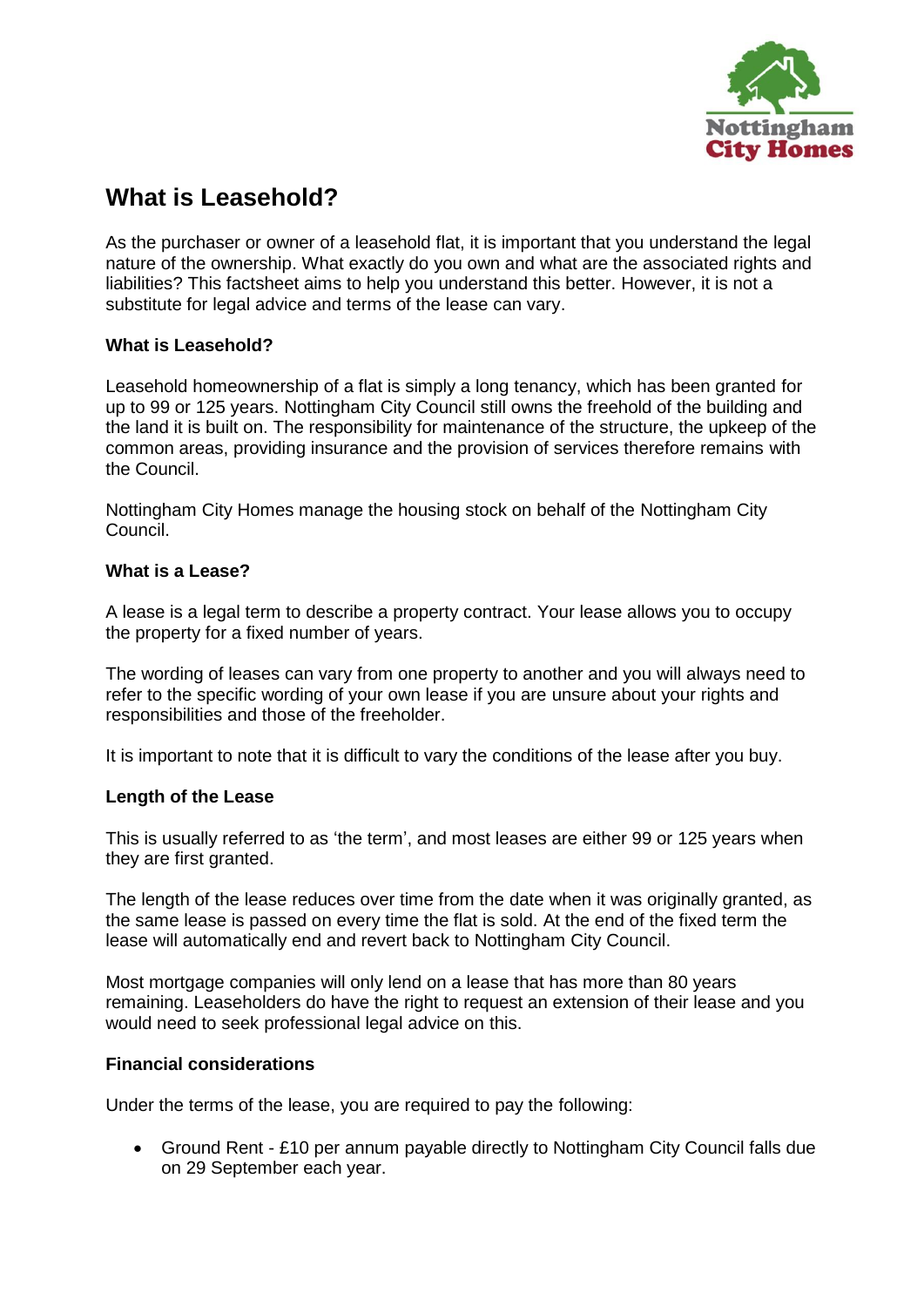- Service Charges the lease will describe what is covered by it, how it is paid and when due, what proportion you will be charged.
- Insurance leases dated post 1990 have a requirement that the buildings insurance is provided by Nottingham City Council. Pre-1990, the leasehold is responsibility for insuring themselves.
- $\bullet$  Interest charges what penalties apply for late payments.
- How balancing charges/credits are dealt with at year end.

## **Our Responsibilities**

- Maintain and repair the structural elements of the main building, and common parts of the building, including drains, external pipes and roof, balconies, exterior walls, exterior windows, floor and ceiling joists, foundations and service equipment inside the property that does not exclusively serve the property.
- Make sure the building is re-built in the event of major damage e.g. fire or flooding.
- Manage the building, block and estate in a proper and reasonable manner
- Consult with leaseholders on expensive repairs or improvements to the building and recover a fair proportion from you.
- Enter your home to make sure the building is kept in good repair, to carry out improvements or to inspect the premises.
- Estimate and reconcile the service charges due for the service we provide.

## **Your Responsibilities**

- Pay ground rent, service charges, insurance and any repair costs.
- Obtain written permission if you want to make structural alterations / improvements to your home.
- Let Nottingham City Council know if you plan to sell your lease, or sub-let the property.
- Only allow the property to be used as a single residential dwelling e.g. do not turn a house in to two flats, or operate a business from the premises.
- Maintain and repair the property internally, your lease will tell you what you are responsible for but generally you will be responsible for.
- All service equipment inside of your property that exclusively services your property such as:
	- Boilers, radiators and gas equipment/appliances including pipework and flues which must be serviced annually and if you are a landlord you are bound by the **Gas Safety (installation and use) Regulations 1998 (as amended) the 2018 Regulations.** You must make sure that a gas safe certificate is provided to your existing tenants within 28 days of the check and for any new tenant this must be provided before they occupy the premises.
	- Electrical wiring and electrical equipment/appliances which must be regularly maintained and if you are a landlord you will be bound by **the Electrical Safety Standards in the Private Rented Sector (ENGLAND) Regulations 2020**. The regulations require that every private rented property has an electrical inspection completed by a suitably qualified person, at a maximum cyclical period of every 5 years. You must provide a copy of the electrical inspection to your tenant within 28 days of the inspection or before the tenancy begins for new tenants.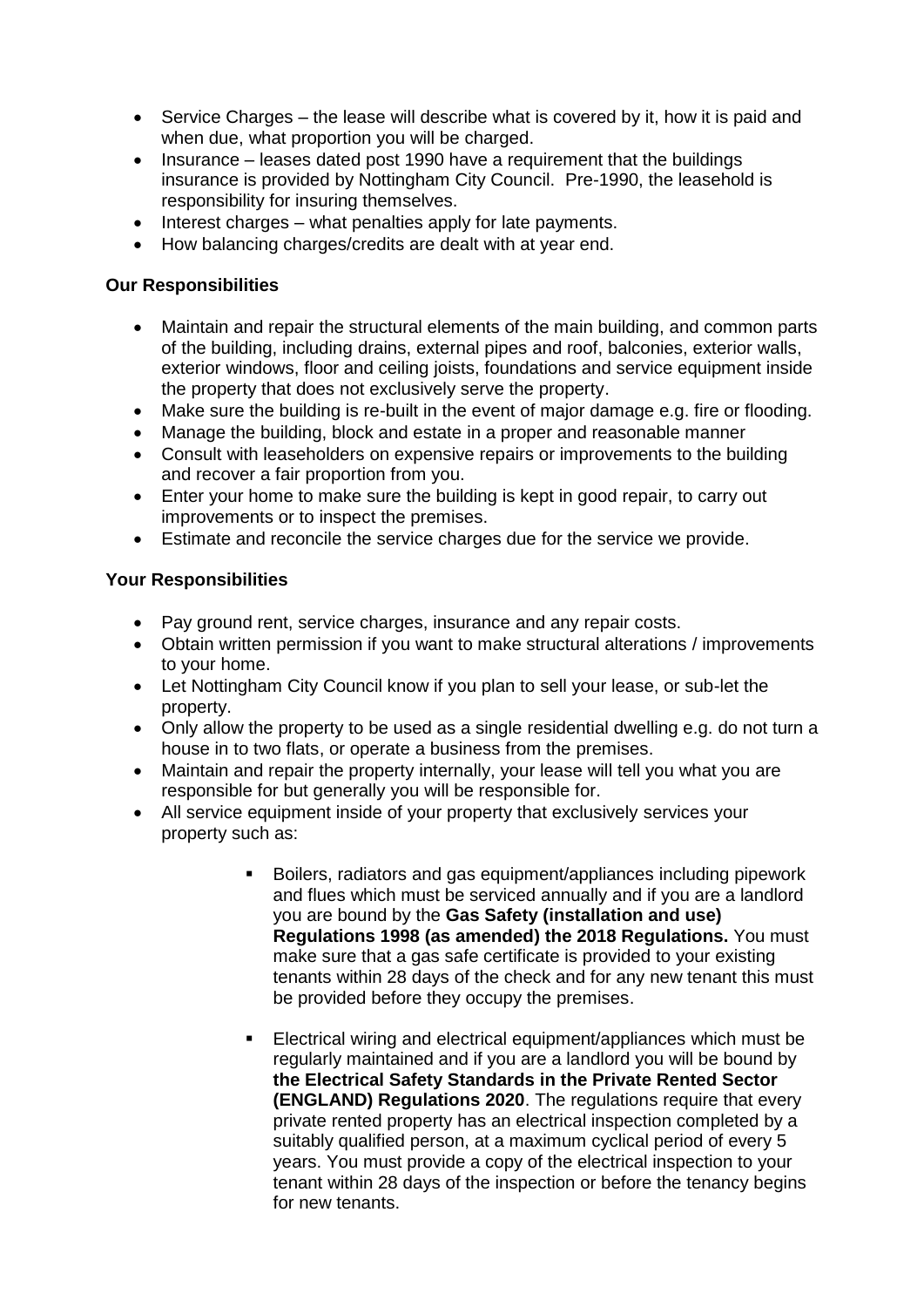You must also supply a copy to the local authority with 7 days if requested. Local authorities are responsible for enforcement of the regulations and for any non-compliance can issue an Enforcement notice failure to act could result in Local authorities enforcing the repairs to be completed and recharging for this work or even impose a fine of up to £30,000.

- The landlords fixtures and fittings on the property including
	- The plumbing
	- Sanitary and electrical equipment
	- Floorboards and floor coverings
	- Plaster and wall coverings
	- Ceilings and glass in windows and doors
	- Flat front doors
- Send us a copy of any notice that you receive (or is served upon you) relating to your property.
- Not do anything that could be a nuisance to other residents, or cause damage to the property.
- Not use your home for any unlawful or immoral activity.

## **You have the right to:**

- Peaceful occupation of the flat for the term of the lease, usually referred to as 'quiet enjoyment'.
- The provision of information we must make sure that our contact details are on all invoices/statements. Leaseholders have the right to request information that is used to calculate service charges. We must also make sure that every demand for a service charge we send to you includes a copy of 'The Service Charges – Summary of Rights and Obligations (England) Regulations 2007'.
- Be informed about service charges and the money spent on your block
- Be consulted on works where the cost will be more than £250 per property, we must consult with you on the works and invite you to make observations on the tenders received.
- Be consulted when we wish to enter into a long term contract/agreement for the delivery of services where the costs will be more than £100 per property per annum.
- Dispute any service charges that you think are unreasonable.
- Apply to the First Tier Tribunal for independent advice and assistance if you think a service charge you have been asked to pay is unreasonable.

## **Legislation protecting leaseholders**

Leasehold is covered by the Commonhold & Leasehold Reform Act 2002 and if you are unsure about your legal rights and responsibilities as a leaseholder, you should seek professional legal advice.